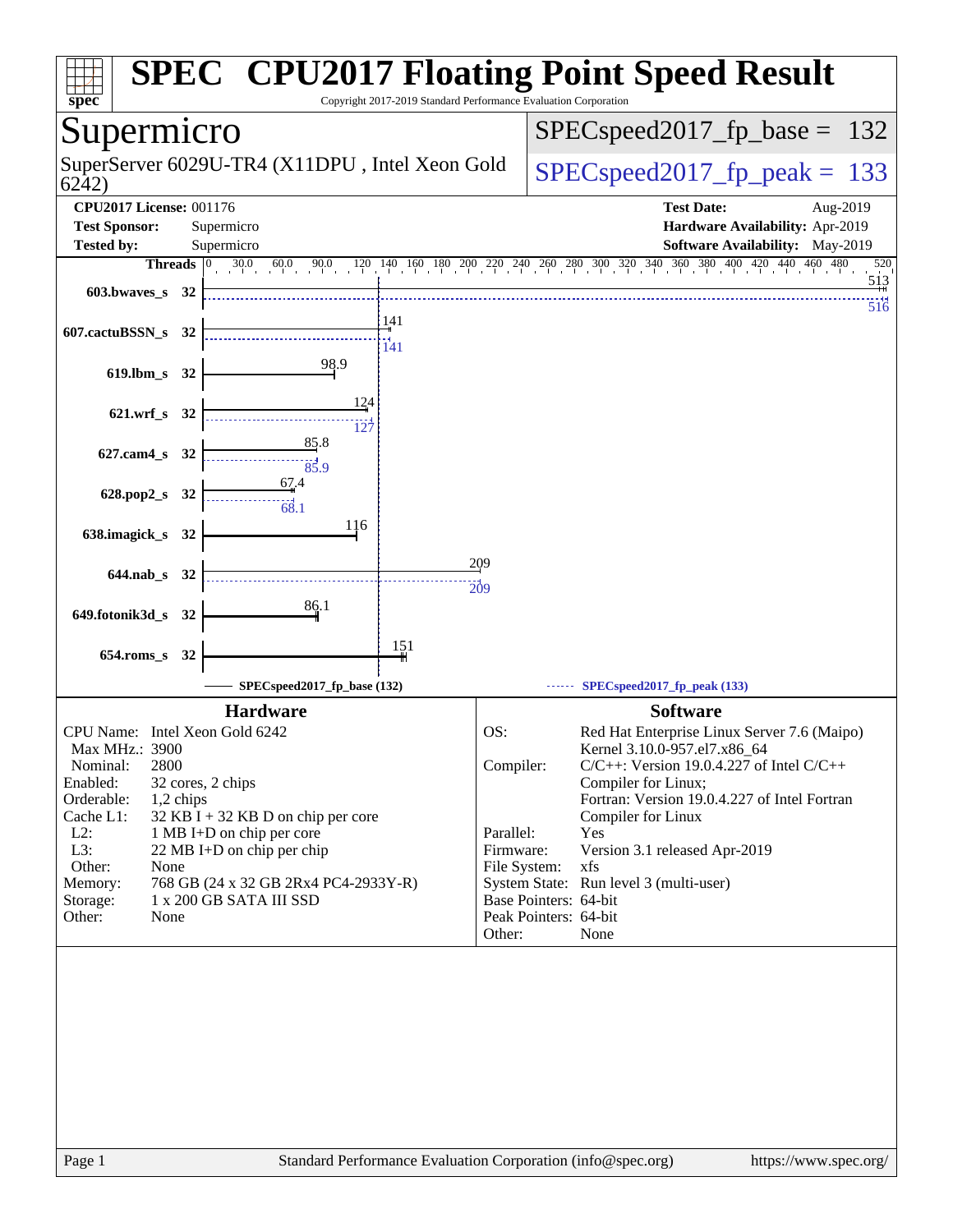

Copyright 2017-2019 Standard Performance Evaluation Corporation

## Supermicro

6242) SuperServer 6029U-TR4 (X11DPU, Intel Xeon Gold  $\big|$  SPECspeed 2017 fp peak = 133

SPECspeed2017 fp base =  $132$ 

**[CPU2017 License:](http://www.spec.org/auto/cpu2017/Docs/result-fields.html#CPU2017License)** 001176 **[Test Date:](http://www.spec.org/auto/cpu2017/Docs/result-fields.html#TestDate)** Aug-2019 **[Test Sponsor:](http://www.spec.org/auto/cpu2017/Docs/result-fields.html#TestSponsor)** Supermicro **[Hardware Availability:](http://www.spec.org/auto/cpu2017/Docs/result-fields.html#HardwareAvailability)** Apr-2019 **[Tested by:](http://www.spec.org/auto/cpu2017/Docs/result-fields.html#Testedby)** Supermicro **[Software Availability:](http://www.spec.org/auto/cpu2017/Docs/result-fields.html#SoftwareAvailability)** May-2019

### **[Results Table](http://www.spec.org/auto/cpu2017/Docs/result-fields.html#ResultsTable)**

|                            | <b>Base</b> |                |       |                |       |                |            |                | <b>Peak</b>    |              |                |              |                |              |  |
|----------------------------|-------------|----------------|-------|----------------|-------|----------------|------------|----------------|----------------|--------------|----------------|--------------|----------------|--------------|--|
| <b>Benchmark</b>           | Threads     | <b>Seconds</b> | Ratio | <b>Seconds</b> | Ratio | <b>Seconds</b> | Ratio      | <b>Threads</b> | <b>Seconds</b> | <b>Ratio</b> | <b>Seconds</b> | <b>Ratio</b> | <b>Seconds</b> | <b>Ratio</b> |  |
| $603.bwaves$ s             | 32          | 115            | 515   | 116            | 510   | <u> 115</u>    | 513        | 32             | 114            | 516          | 115            | 512          | <u>114</u>     | 516          |  |
| 607.cactuBSSN s            | 32          | 118            | 142   | 119            | 140   | <b>118</b>     | <b>141</b> | 32             | 119            | 140          | 118            | 141          | <b>118</b>     | <u>141</u>   |  |
| $619.1$ bm s               | 32          | 53.1           | 98.7  | 53.0           | 98.9  | 52.9           | 99.0       | 32             | 53.1           | 98.7         | 53.0           | 98.9         | 52.9           | 99.0         |  |
| $621$ .wrf s               | 32          | 107            | 124   | 107            | 124   | 108            | 123        | 32             | 104            | 127          | 104            | 127          | <u>104</u>     | <u>127</u>   |  |
| $627$ .cam $4 \text{ s}$   | 32          | 104            | 85.6  | 103            | 85.8  | 103            | 85.8       | 32             | 103            | 85.9         | 104            | 85.5         | 103            | 86.0         |  |
| $628.pop2_s$               | 32          | 179            | 66.4  | 173            | 68.6  | 176            | 67.4       | 32             | 174            | 68.2         | 174            | 68.1         | 174            | 68.1         |  |
| 638.imagick_s              | 32          | 125            | 116   | 125            | 116   | 125            | 115        | 32             | 125            | <b>116</b>   | 125            | 116          | 125            | 115          |  |
| $644$ .nab s               | 32          | 83.7           | 209   | 83.7           | 209   | 83.7           | 209        | 32             | 83.7           | 209          | 83.7           | 209          | 83.8           | 209          |  |
| 649.fotonik3d s            | 32          | 105            | 86.7  | 107            | 85.1  | 106            | 86.1       | 32             | 105            | 86.7         | 107            | 85.1         | 106            | 86.1         |  |
| $654$ .roms s              | 32          | 104            | 151   | 105            | 150   | 103            | 153        | 32             | <u>104</u>     | <u>151</u>   | 105            | 150          | 103            | 153          |  |
| $SPECspeed2017_fp\_base =$ | 132         |                |       |                |       |                |            |                |                |              |                |              |                |              |  |

**[SPECspeed2017\\_fp\\_peak =](http://www.spec.org/auto/cpu2017/Docs/result-fields.html#SPECspeed2017fppeak) 133**

Results appear in the [order in which they were run.](http://www.spec.org/auto/cpu2017/Docs/result-fields.html#RunOrder) Bold underlined text [indicates a median measurement](http://www.spec.org/auto/cpu2017/Docs/result-fields.html#Median).

### **[Operating System Notes](http://www.spec.org/auto/cpu2017/Docs/result-fields.html#OperatingSystemNotes)**

Stack size set to unlimited using "ulimit -s unlimited"

### **[General Notes](http://www.spec.org/auto/cpu2017/Docs/result-fields.html#GeneralNotes)**

Environment variables set by runcpu before the start of the run: KMP\_AFFINITY = "granularity=fine,compact" LD\_LIBRARY\_PATH = "/home/cpu2017/lib/intel64" OMP\_STACKSIZE = "192M"

 Binaries compiled on a system with 1x Intel Core i9-7900X CPU + 32GB RAM memory using Redhat Enterprise Linux 7.5 Transparent Huge Pages enabled by default Prior to runcpu invocation Filesystem page cache synced and cleared with: sync; echo 3> /proc/sys/vm/drop\_caches

 NA: The test sponsor attests, as of date of publication, that CVE-2017-5754 (Meltdown) is mitigated in the system as tested and documented. Yes: The test sponsor attests, as of date of publication, that CVE-2017-5753 (Spectre variant 1) is mitigated in the system as tested and documented. Yes: The test sponsor attests, as of date of publication, that CVE-2017-5715 (Spectre variant 2) is mitigated in the system as tested and documented.

### **[Platform Notes](http://www.spec.org/auto/cpu2017/Docs/result-fields.html#PlatformNotes)**

 BIOS Settings: Hyper-Threading = Disable

**(Continued on next page)**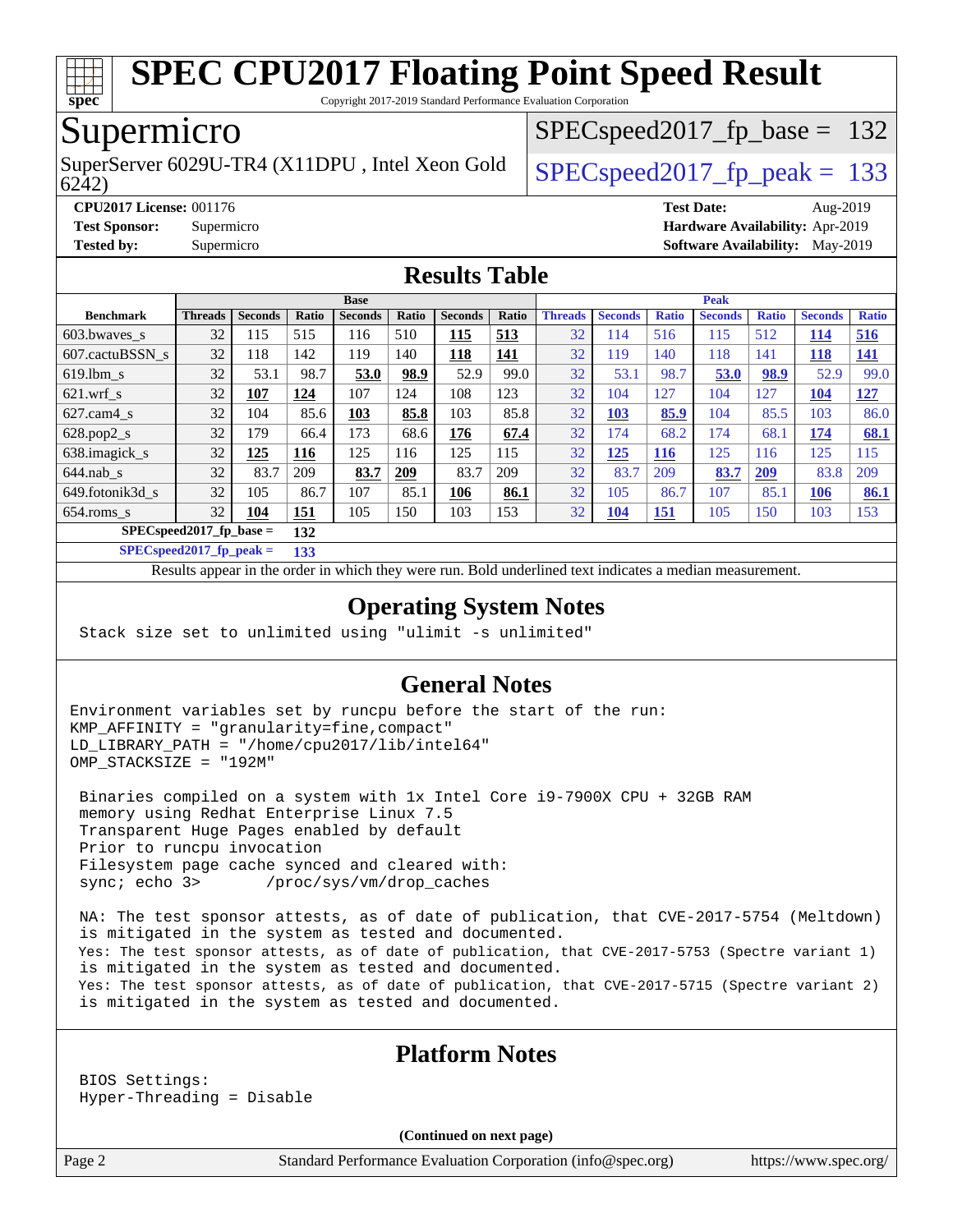

Copyright 2017-2019 Standard Performance Evaluation Corporation

### Supermicro

6242) SuperServer 6029U-TR4 (X11DPU, Intel Xeon Gold  $SPEC speed2017_fp\_peak = 133$ 

SPECspeed2017 fp base =  $132$ 

**[Tested by:](http://www.spec.org/auto/cpu2017/Docs/result-fields.html#Testedby)** Supermicro **[Software Availability:](http://www.spec.org/auto/cpu2017/Docs/result-fields.html#SoftwareAvailability)** May-2019

**[CPU2017 License:](http://www.spec.org/auto/cpu2017/Docs/result-fields.html#CPU2017License)** 001176 **[Test Date:](http://www.spec.org/auto/cpu2017/Docs/result-fields.html#TestDate)** Aug-2019 **[Test Sponsor:](http://www.spec.org/auto/cpu2017/Docs/result-fields.html#TestSponsor)** Supermicro **[Hardware Availability:](http://www.spec.org/auto/cpu2017/Docs/result-fields.html#HardwareAvailability)** Apr-2019

### **[Platform Notes \(Continued\)](http://www.spec.org/auto/cpu2017/Docs/result-fields.html#PlatformNotes)**

Page 3 Standard Performance Evaluation Corporation [\(info@spec.org\)](mailto:info@spec.org) <https://www.spec.org/> Power Technology = Custom Power Performance Tuning = BIOS Controls EPB ENERGY\_PERF\_BIAS\_CFG mode = Performance Hardware P-state = Out of Band Mode Stale AtoS = Disable SDDC Plus One = Disable ADDDC Sparing = Disable Patrol Scrub = Disable Sysinfo program /home/cpu2017/bin/sysinfo Rev: r5974 of 2018-05-19 9bcde8f2999c33d61f64985e45859ea9 running on CPU2017-01 Thu Aug 1 23:08:51 2019 SUT (System Under Test) info as seen by some common utilities. For more information on this section, see <https://www.spec.org/cpu2017/Docs/config.html#sysinfo> From /proc/cpuinfo model name : Intel(R) Xeon(R) Gold 6242 CPU @ 2.80GHz 2 "physical id"s (chips) 32 "processors" cores, siblings (Caution: counting these is hw and system dependent. The following excerpts from /proc/cpuinfo might not be reliable. Use with caution.) cpu cores : 16 siblings : 16 physical 0: cores 0 1 2 3 4 5 6 7 8 9 10 11 12 13 14 15 physical 1: cores 0 1 2 3 4 5 6 7 8 9 10 11 12 13 14 15 From lscpu: Architecture: x86\_64 CPU op-mode(s): 32-bit, 64-bit Byte Order: Little Endian  $CPU(s):$  32 On-line CPU(s) list: 0-31 Thread(s) per core: 1 Core(s) per socket: 16 Socket(s): 2 NUMA node(s): 2 Vendor ID: GenuineIntel CPU family: 6 Model: 85 Model name: Intel(R) Xeon(R) Gold 6242 CPU @ 2.80GHz Stepping: 7 CPU MHz: 2800.000 BogoMIPS: 5600.00 Virtualization: VT-x L1d cache: 32K L1i cache: 32K **(Continued on next page)**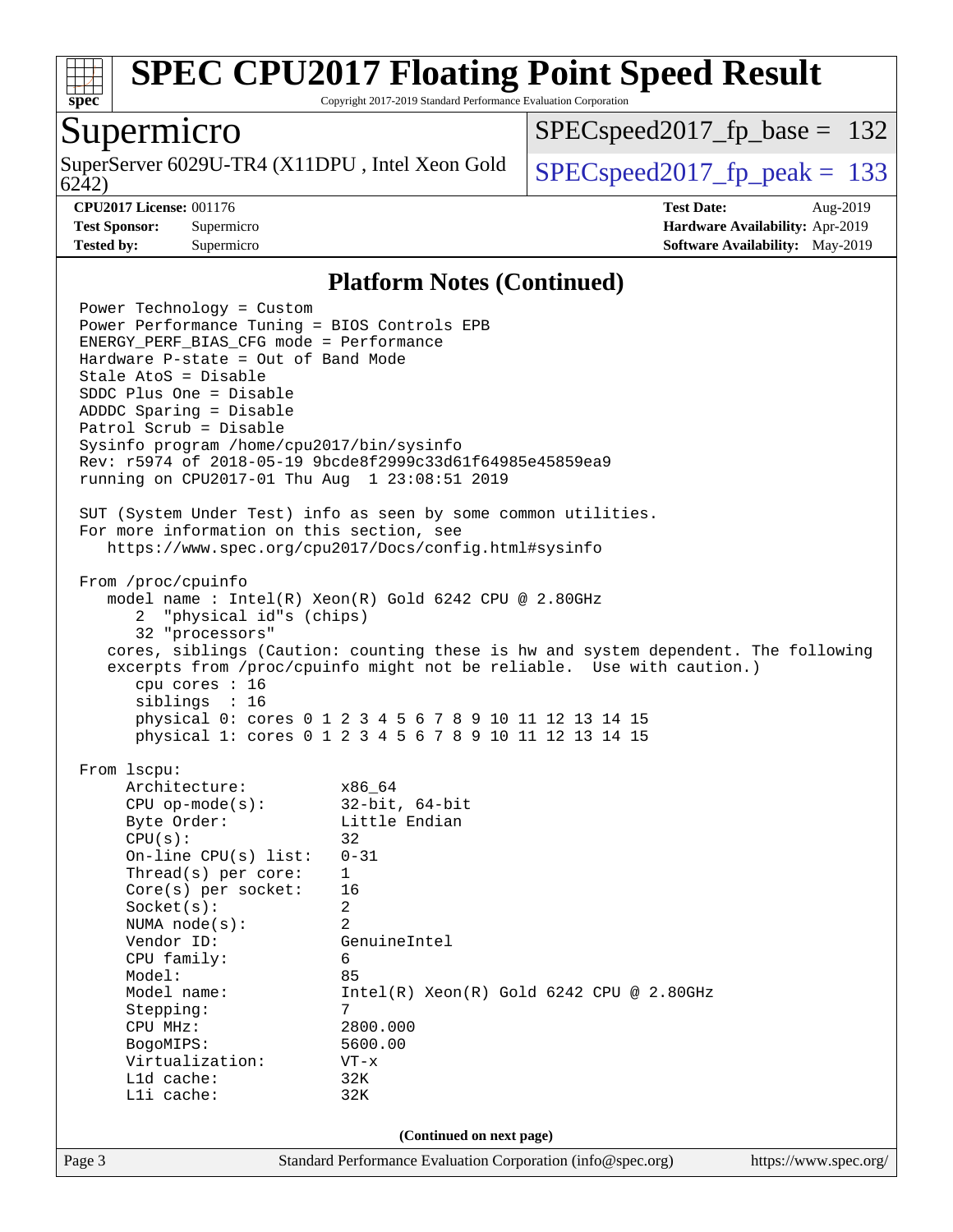

Copyright 2017-2019 Standard Performance Evaluation Corporation

## Supermicro

6242) SuperServer 6029U-TR4 (X11DPU, Intel Xeon Gold  $\big|$  SPECspeed 2017 fp\_peak = 133

SPECspeed2017 fp base =  $132$ 

### **[CPU2017 License:](http://www.spec.org/auto/cpu2017/Docs/result-fields.html#CPU2017License)** 001176 **[Test Date:](http://www.spec.org/auto/cpu2017/Docs/result-fields.html#TestDate)** Aug-2019

**[Test Sponsor:](http://www.spec.org/auto/cpu2017/Docs/result-fields.html#TestSponsor)** Supermicro **[Hardware Availability:](http://www.spec.org/auto/cpu2017/Docs/result-fields.html#HardwareAvailability)** Apr-2019 **[Tested by:](http://www.spec.org/auto/cpu2017/Docs/result-fields.html#Testedby)** Supermicro **[Software Availability:](http://www.spec.org/auto/cpu2017/Docs/result-fields.html#SoftwareAvailability)** May-2019

### **[Platform Notes \(Continued\)](http://www.spec.org/auto/cpu2017/Docs/result-fields.html#PlatformNotes)**

 L2 cache: 1024K L3 cache: 22528K NUMA node0 CPU(s): 0-15 NUMA node1 CPU(s): 16-31

Flags: fpu vme de pse tsc msr pae mce cx8 apic sep mtrr pge mca cmov pat pse36 clflush dts acpi mmx fxsr sse sse2 ss ht tm pbe syscall nx pdpe1gb rdtscp lm constant\_tsc art arch\_perfmon pebs bts rep\_good nopl xtopology nonstop\_tsc aperfmperf eagerfpu pni pclmulqdq dtes64 monitor ds\_cpl vmx smx est tm2 ssse3 sdbg fma cx16 xtpr pdcm pcid dca sse4\_1 sse4\_2 x2apic movbe popcnt tsc\_deadline\_timer aes xsave avx f16c rdrand lahf\_lm abm 3dnowprefetch epb cat\_l3 cdp\_l3 intel\_ppin intel\_pt ssbd mba ibrs ibpb stibp ibrs\_enhanced tpr\_shadow vnmi flexpriority ept vpid fsgsbase tsc\_adjust bmi1 hle avx2 smep bmi2 erms invpcid rtm cqm mpx rdt\_a avx512f avx512dq rdseed adx smap clflushopt clwb avx512cd avx512bw avx512vl xsaveopt xsavec xgetbv1 cqm\_llc cqm\_occup\_llc cqm\_mbm\_total cqm\_mbm\_local dtherm ida arat pln pts hwp\_epp pku ospke avx512\_vnni spec\_ctrl intel\_stibp flush\_l1d arch\_capabilities

 /proc/cpuinfo cache data cache size : 22528 KB

 From numactl --hardware WARNING: a numactl 'node' might or might not correspond to a physical chip. available: 2 nodes (0-1) node 0 cpus: 0 1 2 3 4 5 6 7 8 9 10 11 12 13 14 15 node 0 size: 391838 MB node 0 free: 379074 MB node 1 cpus: 16 17 18 19 20 21 22 23 24 25 26 27 28 29 30 31 node 1 size: 393216 MB node 1 free: 380775 MB node distances: node 0 1 0: 10 21 1: 21 10 From /proc/meminfo MemTotal: 791182216 kB HugePages\_Total: 0 Hugepagesize: 2048 kB From /etc/\*release\* /etc/\*version\*

 os-release: NAME="Red Hat Enterprise Linux Server" VERSION="7.6 (Maipo)" ID="rhel" ID\_LIKE="fedora" VARIANT="Server" VARIANT\_ID="server" VERSION\_ID="7.6"

**(Continued on next page)**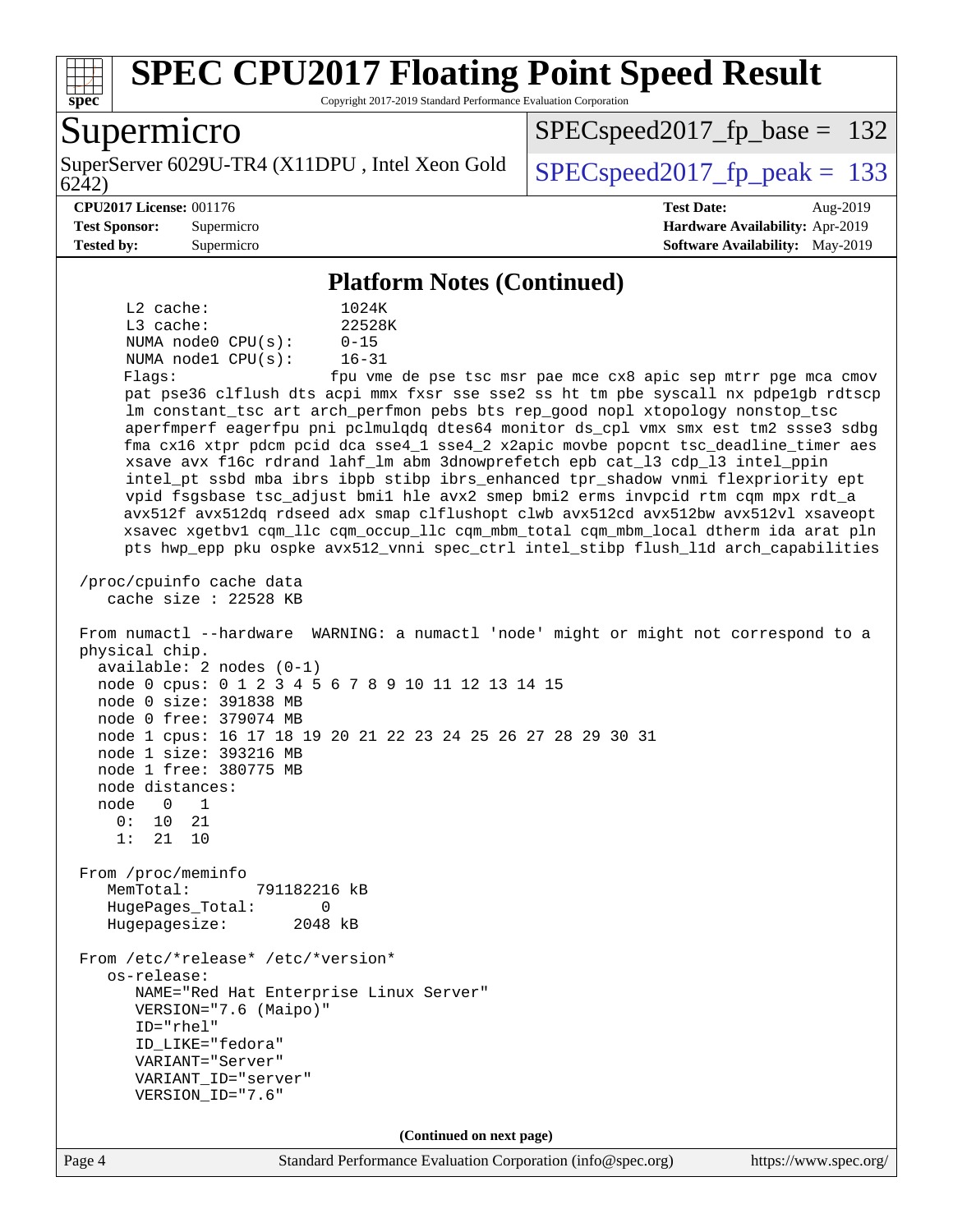

Copyright 2017-2019 Standard Performance Evaluation Corporation

### Supermicro

SuperServer 6029U-TR4 (X11DPU, Intel Xeon Gold  $\big|$  SPECspeed 2017 fp peak = 133

SPECspeed2017 fp base =  $132$ 

6242)

**[CPU2017 License:](http://www.spec.org/auto/cpu2017/Docs/result-fields.html#CPU2017License)** 001176 **[Test Date:](http://www.spec.org/auto/cpu2017/Docs/result-fields.html#TestDate)** Aug-2019 **[Test Sponsor:](http://www.spec.org/auto/cpu2017/Docs/result-fields.html#TestSponsor)** Supermicro **[Hardware Availability:](http://www.spec.org/auto/cpu2017/Docs/result-fields.html#HardwareAvailability)** Apr-2019 **[Tested by:](http://www.spec.org/auto/cpu2017/Docs/result-fields.html#Testedby)** Supermicro **[Software Availability:](http://www.spec.org/auto/cpu2017/Docs/result-fields.html#SoftwareAvailability)** May-2019

### **[Platform Notes \(Continued\)](http://www.spec.org/auto/cpu2017/Docs/result-fields.html#PlatformNotes)**

 PRETTY\_NAME="Red Hat Enterprise Linux Server 7.6 (Maipo)" redhat-release: Red Hat Enterprise Linux Server release 7.6 (Maipo) system-release: Red Hat Enterprise Linux Server release 7.6 (Maipo) system-release-cpe: cpe:/o:redhat:enterprise\_linux:7.6:ga:server uname -a: Linux CPU2017-01 3.10.0-957.el7.x86\_64 #1 SMP Thu Oct 4 20:48:51 UTC 2018 x86\_64 x86\_64 x86\_64 GNU/Linux Kernel self-reported vulnerability status: CVE-2017-5754 (Meltdown): Not affected CVE-2017-5753 (Spectre variant 1): Mitigation: Load fences, \_\_user pointer sanitization CVE-2017-5715 (Spectre variant 2): Mitigation: Enhanced IBRS run-level 3 Aug 1 18:26 SPEC is set to: /home/cpu2017 Filesystem Type Size Used Avail Use% Mounted on /dev/sdb2 xfs 185G 32G 153G 18% / Additional information from dmidecode follows. WARNING: Use caution when you interpret this section. The 'dmidecode' program reads system data which is "intended to allow hardware to be accurately determined", but the intent may not be met, as there are frequent changes to hardware, firmware, and the "DMTF SMBIOS" standard. BIOS American Megatrends Inc. 3.1 04/29/2019 Memory: 24x Micron Technology 36ASF4G72PZ-2G9E2 32 GB 2 rank 2933, configured at 2934 (End of data from sysinfo program) **[Compiler Version Notes](http://www.spec.org/auto/cpu2017/Docs/result-fields.html#CompilerVersionNotes)** ============================================================================== CC 619.lbm\_s(base, peak) 638.imagick\_s(base, peak) 644.nab\_s(base, peak) ------------------------------------------------------------------------------ Intel(R) C Intel(R) 64 Compiler for applications running on Intel(R) 64, Version 19.0.4.227 Build 20190416 Copyright (C) 1985-2019 Intel Corporation. All rights reserved. ------------------------------------------------------------------------------ ============================================================================== FC 607.cactuBSSN\_s(base, peak) ------------------------------------------------------------------------------ Intel(R)  $C++$  Intel(R) 64 Compiler for applications running on Intel(R) 64, Version 19.0.4.227 Build 20190416 **(Continued on next page)**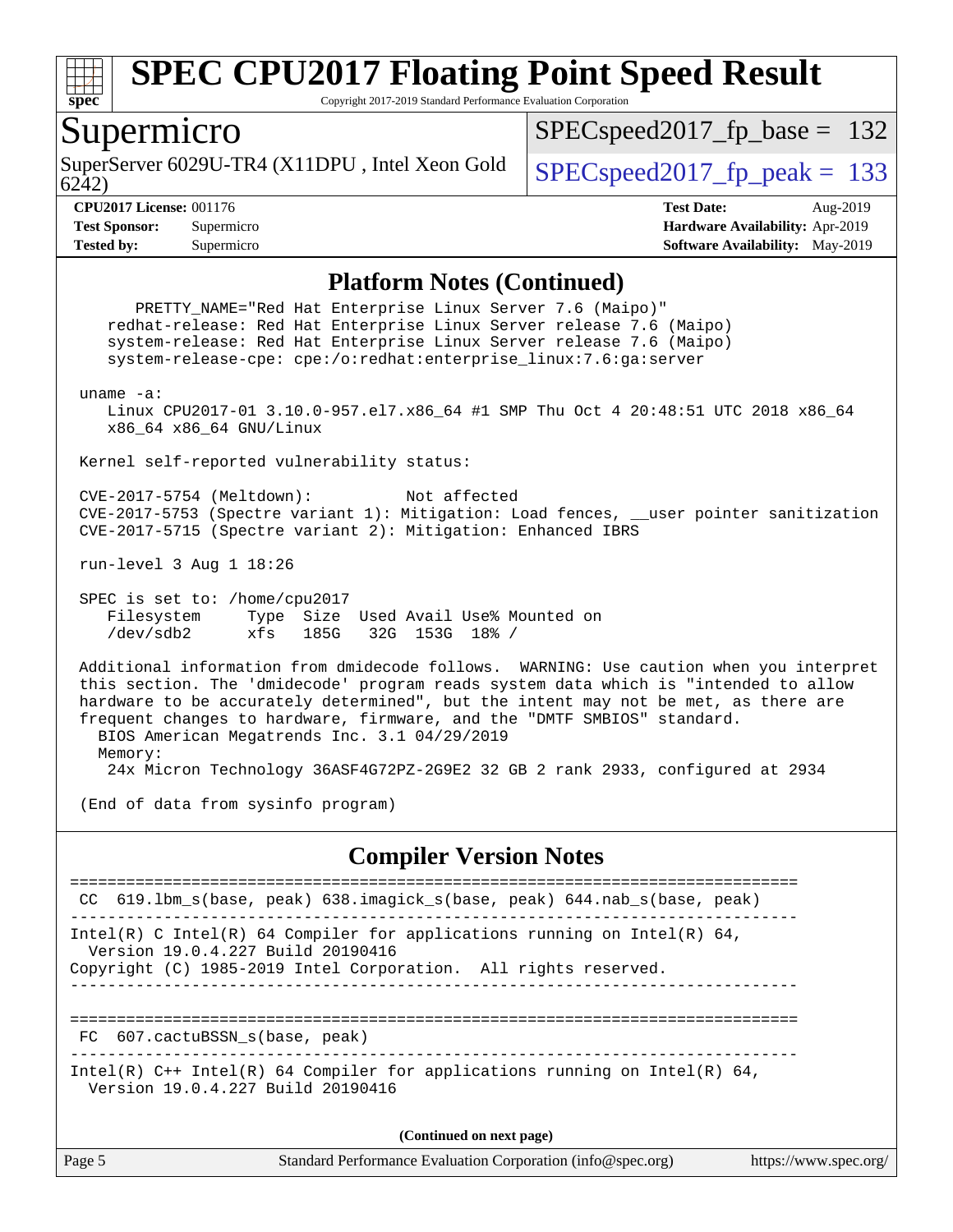

Copyright 2017-2019 Standard Performance Evaluation Corporation

## Supermicro

6242) SuperServer 6029U-TR4 (X11DPU, Intel Xeon Gold  $SPEC speed2017_fpcak = 133$ 

[SPECspeed2017\\_fp\\_base =](http://www.spec.org/auto/cpu2017/Docs/result-fields.html#SPECspeed2017fpbase) 132

**[CPU2017 License:](http://www.spec.org/auto/cpu2017/Docs/result-fields.html#CPU2017License)** 001176 **[Test Date:](http://www.spec.org/auto/cpu2017/Docs/result-fields.html#TestDate)** Aug-2019 **[Test Sponsor:](http://www.spec.org/auto/cpu2017/Docs/result-fields.html#TestSponsor)** Supermicro **[Hardware Availability:](http://www.spec.org/auto/cpu2017/Docs/result-fields.html#HardwareAvailability)** Apr-2019 **[Tested by:](http://www.spec.org/auto/cpu2017/Docs/result-fields.html#Testedby)** Supermicro **Supermicro [Software Availability:](http://www.spec.org/auto/cpu2017/Docs/result-fields.html#SoftwareAvailability)** May-2019

### **[Compiler Version Notes \(Continued\)](http://www.spec.org/auto/cpu2017/Docs/result-fields.html#CompilerVersionNotes)**

| Copyright (C) 1985-2019 Intel Corporation. All rights reserved.<br>Intel(R) C Intel(R) 64 Compiler for applications running on Intel(R) 64,<br>Version 19.0.4.227 Build 20190416<br>Copyright (C) 1985-2019 Intel Corporation. All rights reserved.<br>$Intel(R)$ Fortran Intel(R) 64 Compiler for applications running on Intel(R)<br>64, Version 19.0.4.227 Build 20190416<br>Copyright (C) 1985-2019 Intel Corporation. All rights reserved. |
|-------------------------------------------------------------------------------------------------------------------------------------------------------------------------------------------------------------------------------------------------------------------------------------------------------------------------------------------------------------------------------------------------------------------------------------------------|
| FC 603.bwaves s(base) 649.fotonik3d s(base) 654.roms s(base, peak)                                                                                                                                                                                                                                                                                                                                                                              |
| $Intel(R)$ Fortran Intel(R) 64 Compiler for applications running on Intel(R)<br>64, Version 19.0.4.227 Build 20190416<br>Copyright (C) 1985-2019 Intel Corporation. All rights reserved.                                                                                                                                                                                                                                                        |
| 603.bwaves_s(peak) 649.fotonik3d_s(peak)<br>FC                                                                                                                                                                                                                                                                                                                                                                                                  |
| $Intel(R)$ Fortran Intel(R) 64 Compiler for applications running on Intel(R)<br>64, Version 19.0.4.227 Build 20190416<br>Copyright (C) 1985-2019 Intel Corporation. All rights reserved.                                                                                                                                                                                                                                                        |
| CC 621.wrf_s(base) 627.cam4_s(base, peak) 628.pop2_s(base)                                                                                                                                                                                                                                                                                                                                                                                      |
| $Intel(R)$ Fortran Intel(R) 64 Compiler for applications running on Intel(R)<br>64, Version 19.0.4.227 Build 20190416<br>Copyright (C) 1985-2019 Intel Corporation. All rights reserved.<br>Intel(R) C Intel(R) 64 Compiler for applications running on Intel(R) 64,<br>Version 19.0.4.227 Build 20190416<br>Copyright (C) 1985-2019 Intel Corporation. All rights reserved.                                                                    |
| $CC$ $621.wrf_s(peak)$ $628.pop2_s(peak)$                                                                                                                                                                                                                                                                                                                                                                                                       |
| $Intel(R)$ Fortran Intel(R) 64 Compiler for applications running on Intel(R)<br>64, Version 19.0.4.227 Build 20190416<br>Copyright (C) 1985-2019 Intel Corporation. All rights reserved.<br>Intel(R) C Intel(R) 64 Compiler for applications running on Intel(R) 64,<br>Version 19.0.4.227 Build 20190416<br>Copyright (C) 1985-2019 Intel Corporation. All rights reserved.                                                                    |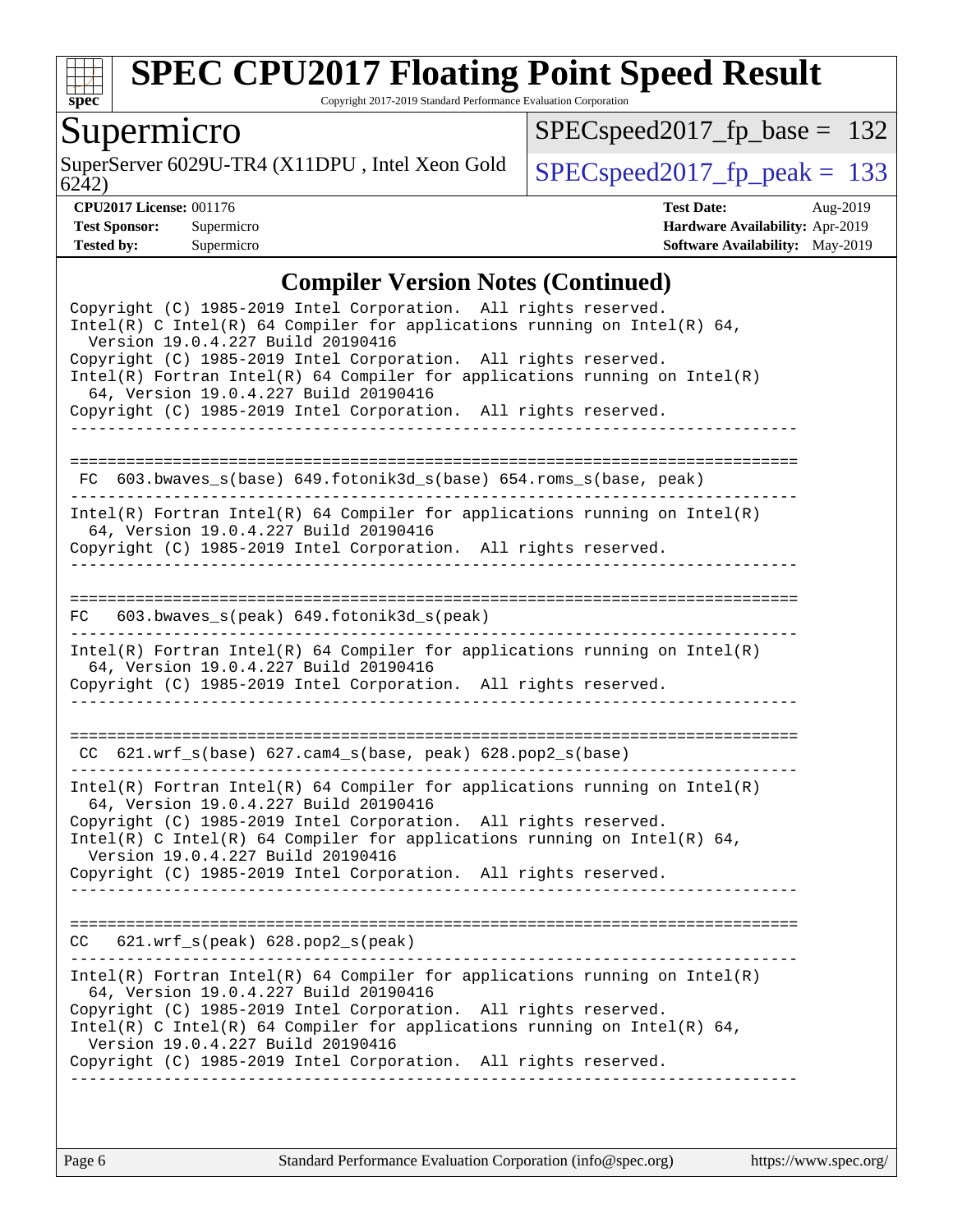

Copyright 2017-2019 Standard Performance Evaluation Corporation

### Supermicro

6242) SuperServer 6029U-TR4 (X11DPU, Intel Xeon Gold  $\big|$  SPECspeed 2017 fp\_peak = 133

[SPECspeed2017\\_fp\\_base =](http://www.spec.org/auto/cpu2017/Docs/result-fields.html#SPECspeed2017fpbase) 132

**[Test Sponsor:](http://www.spec.org/auto/cpu2017/Docs/result-fields.html#TestSponsor)** Supermicro **[Hardware Availability:](http://www.spec.org/auto/cpu2017/Docs/result-fields.html#HardwareAvailability)** Apr-2019 **[Tested by:](http://www.spec.org/auto/cpu2017/Docs/result-fields.html#Testedby)** Supermicro **[Software Availability:](http://www.spec.org/auto/cpu2017/Docs/result-fields.html#SoftwareAvailability)** May-2019

**[CPU2017 License:](http://www.spec.org/auto/cpu2017/Docs/result-fields.html#CPU2017License)** 001176 **[Test Date:](http://www.spec.org/auto/cpu2017/Docs/result-fields.html#TestDate)** Aug-2019

## **[Base Compiler Invocation](http://www.spec.org/auto/cpu2017/Docs/result-fields.html#BaseCompilerInvocation)**

[C benchmarks](http://www.spec.org/auto/cpu2017/Docs/result-fields.html#Cbenchmarks): [icc -m64 -std=c11](http://www.spec.org/cpu2017/results/res2019q3/cpu2017-20190806-16727.flags.html#user_CCbase_intel_icc_64bit_c11_33ee0cdaae7deeeab2a9725423ba97205ce30f63b9926c2519791662299b76a0318f32ddfffdc46587804de3178b4f9328c46fa7c2b0cd779d7a61945c91cd35)

[Fortran benchmarks:](http://www.spec.org/auto/cpu2017/Docs/result-fields.html#Fortranbenchmarks) [ifort -m64](http://www.spec.org/cpu2017/results/res2019q3/cpu2017-20190806-16727.flags.html#user_FCbase_intel_ifort_64bit_24f2bb282fbaeffd6157abe4f878425411749daecae9a33200eee2bee2fe76f3b89351d69a8130dd5949958ce389cf37ff59a95e7a40d588e8d3a57e0c3fd751)

[Benchmarks using both Fortran and C](http://www.spec.org/auto/cpu2017/Docs/result-fields.html#BenchmarksusingbothFortranandC): [ifort -m64](http://www.spec.org/cpu2017/results/res2019q3/cpu2017-20190806-16727.flags.html#user_CC_FCbase_intel_ifort_64bit_24f2bb282fbaeffd6157abe4f878425411749daecae9a33200eee2bee2fe76f3b89351d69a8130dd5949958ce389cf37ff59a95e7a40d588e8d3a57e0c3fd751) [icc -m64 -std=c11](http://www.spec.org/cpu2017/results/res2019q3/cpu2017-20190806-16727.flags.html#user_CC_FCbase_intel_icc_64bit_c11_33ee0cdaae7deeeab2a9725423ba97205ce30f63b9926c2519791662299b76a0318f32ddfffdc46587804de3178b4f9328c46fa7c2b0cd779d7a61945c91cd35)

[Benchmarks using Fortran, C, and C++](http://www.spec.org/auto/cpu2017/Docs/result-fields.html#BenchmarksusingFortranCandCXX): [icpc -m64](http://www.spec.org/cpu2017/results/res2019q3/cpu2017-20190806-16727.flags.html#user_CC_CXX_FCbase_intel_icpc_64bit_4ecb2543ae3f1412ef961e0650ca070fec7b7afdcd6ed48761b84423119d1bf6bdf5cad15b44d48e7256388bc77273b966e5eb805aefd121eb22e9299b2ec9d9) [icc -m64 -std=c11](http://www.spec.org/cpu2017/results/res2019q3/cpu2017-20190806-16727.flags.html#user_CC_CXX_FCbase_intel_icc_64bit_c11_33ee0cdaae7deeeab2a9725423ba97205ce30f63b9926c2519791662299b76a0318f32ddfffdc46587804de3178b4f9328c46fa7c2b0cd779d7a61945c91cd35) [ifort -m64](http://www.spec.org/cpu2017/results/res2019q3/cpu2017-20190806-16727.flags.html#user_CC_CXX_FCbase_intel_ifort_64bit_24f2bb282fbaeffd6157abe4f878425411749daecae9a33200eee2bee2fe76f3b89351d69a8130dd5949958ce389cf37ff59a95e7a40d588e8d3a57e0c3fd751)

## **[Base Portability Flags](http://www.spec.org/auto/cpu2017/Docs/result-fields.html#BasePortabilityFlags)**

 603.bwaves\_s: [-DSPEC\\_LP64](http://www.spec.org/cpu2017/results/res2019q3/cpu2017-20190806-16727.flags.html#suite_basePORTABILITY603_bwaves_s_DSPEC_LP64) 607.cactuBSSN\_s: [-DSPEC\\_LP64](http://www.spec.org/cpu2017/results/res2019q3/cpu2017-20190806-16727.flags.html#suite_basePORTABILITY607_cactuBSSN_s_DSPEC_LP64) 619.lbm\_s: [-DSPEC\\_LP64](http://www.spec.org/cpu2017/results/res2019q3/cpu2017-20190806-16727.flags.html#suite_basePORTABILITY619_lbm_s_DSPEC_LP64) 621.wrf\_s: [-DSPEC\\_LP64](http://www.spec.org/cpu2017/results/res2019q3/cpu2017-20190806-16727.flags.html#suite_basePORTABILITY621_wrf_s_DSPEC_LP64) [-DSPEC\\_CASE\\_FLAG](http://www.spec.org/cpu2017/results/res2019q3/cpu2017-20190806-16727.flags.html#b621.wrf_s_baseCPORTABILITY_DSPEC_CASE_FLAG) [-convert big\\_endian](http://www.spec.org/cpu2017/results/res2019q3/cpu2017-20190806-16727.flags.html#user_baseFPORTABILITY621_wrf_s_convert_big_endian_c3194028bc08c63ac5d04de18c48ce6d347e4e562e8892b8bdbdc0214820426deb8554edfa529a3fb25a586e65a3d812c835984020483e7e73212c4d31a38223) 627.cam4\_s: [-DSPEC\\_LP64](http://www.spec.org/cpu2017/results/res2019q3/cpu2017-20190806-16727.flags.html#suite_basePORTABILITY627_cam4_s_DSPEC_LP64) [-DSPEC\\_CASE\\_FLAG](http://www.spec.org/cpu2017/results/res2019q3/cpu2017-20190806-16727.flags.html#b627.cam4_s_baseCPORTABILITY_DSPEC_CASE_FLAG) 628.pop2\_s: [-DSPEC\\_LP64](http://www.spec.org/cpu2017/results/res2019q3/cpu2017-20190806-16727.flags.html#suite_basePORTABILITY628_pop2_s_DSPEC_LP64) [-DSPEC\\_CASE\\_FLAG](http://www.spec.org/cpu2017/results/res2019q3/cpu2017-20190806-16727.flags.html#b628.pop2_s_baseCPORTABILITY_DSPEC_CASE_FLAG) [-convert big\\_endian](http://www.spec.org/cpu2017/results/res2019q3/cpu2017-20190806-16727.flags.html#user_baseFPORTABILITY628_pop2_s_convert_big_endian_c3194028bc08c63ac5d04de18c48ce6d347e4e562e8892b8bdbdc0214820426deb8554edfa529a3fb25a586e65a3d812c835984020483e7e73212c4d31a38223) [-assume byterecl](http://www.spec.org/cpu2017/results/res2019q3/cpu2017-20190806-16727.flags.html#user_baseFPORTABILITY628_pop2_s_assume_byterecl_7e47d18b9513cf18525430bbf0f2177aa9bf368bc7a059c09b2c06a34b53bd3447c950d3f8d6c70e3faf3a05c8557d66a5798b567902e8849adc142926523472) 638.imagick\_s: [-DSPEC\\_LP64](http://www.spec.org/cpu2017/results/res2019q3/cpu2017-20190806-16727.flags.html#suite_basePORTABILITY638_imagick_s_DSPEC_LP64) 644.nab\_s: [-DSPEC\\_LP64](http://www.spec.org/cpu2017/results/res2019q3/cpu2017-20190806-16727.flags.html#suite_basePORTABILITY644_nab_s_DSPEC_LP64) 649.fotonik3d\_s: [-DSPEC\\_LP64](http://www.spec.org/cpu2017/results/res2019q3/cpu2017-20190806-16727.flags.html#suite_basePORTABILITY649_fotonik3d_s_DSPEC_LP64) 654.roms\_s: [-DSPEC\\_LP64](http://www.spec.org/cpu2017/results/res2019q3/cpu2017-20190806-16727.flags.html#suite_basePORTABILITY654_roms_s_DSPEC_LP64)

## **[Base Optimization Flags](http://www.spec.org/auto/cpu2017/Docs/result-fields.html#BaseOptimizationFlags)**

### [C benchmarks](http://www.spec.org/auto/cpu2017/Docs/result-fields.html#Cbenchmarks): [-xCORE-AVX512](http://www.spec.org/cpu2017/results/res2019q3/cpu2017-20190806-16727.flags.html#user_CCbase_f-xCORE-AVX512) [-ipo](http://www.spec.org/cpu2017/results/res2019q3/cpu2017-20190806-16727.flags.html#user_CCbase_f-ipo) [-O3](http://www.spec.org/cpu2017/results/res2019q3/cpu2017-20190806-16727.flags.html#user_CCbase_f-O3) [-no-prec-div](http://www.spec.org/cpu2017/results/res2019q3/cpu2017-20190806-16727.flags.html#user_CCbase_f-no-prec-div) [-qopt-prefetch](http://www.spec.org/cpu2017/results/res2019q3/cpu2017-20190806-16727.flags.html#user_CCbase_f-qopt-prefetch) [-ffinite-math-only](http://www.spec.org/cpu2017/results/res2019q3/cpu2017-20190806-16727.flags.html#user_CCbase_f_finite_math_only_cb91587bd2077682c4b38af759c288ed7c732db004271a9512da14a4f8007909a5f1427ecbf1a0fb78ff2a814402c6114ac565ca162485bbcae155b5e4258871) [-qopt-mem-layout-trans=4](http://www.spec.org/cpu2017/results/res2019q3/cpu2017-20190806-16727.flags.html#user_CCbase_f-qopt-mem-layout-trans_fa39e755916c150a61361b7846f310bcdf6f04e385ef281cadf3647acec3f0ae266d1a1d22d972a7087a248fd4e6ca390a3634700869573d231a252c784941a8) [-qopenmp](http://www.spec.org/cpu2017/results/res2019q3/cpu2017-20190806-16727.flags.html#user_CCbase_qopenmp_16be0c44f24f464004c6784a7acb94aca937f053568ce72f94b139a11c7c168634a55f6653758ddd83bcf7b8463e8028bb0b48b77bcddc6b78d5d95bb1df2967) [-DSPEC\\_OPENMP](http://www.spec.org/cpu2017/results/res2019q3/cpu2017-20190806-16727.flags.html#suite_CCbase_DSPEC_OPENMP) [Fortran benchmarks](http://www.spec.org/auto/cpu2017/Docs/result-fields.html#Fortranbenchmarks): -DSPEC OPENMP [-xCORE-AVX512](http://www.spec.org/cpu2017/results/res2019q3/cpu2017-20190806-16727.flags.html#user_FCbase_f-xCORE-AVX512) [-ipo](http://www.spec.org/cpu2017/results/res2019q3/cpu2017-20190806-16727.flags.html#user_FCbase_f-ipo) [-O3](http://www.spec.org/cpu2017/results/res2019q3/cpu2017-20190806-16727.flags.html#user_FCbase_f-O3) [-no-prec-div](http://www.spec.org/cpu2017/results/res2019q3/cpu2017-20190806-16727.flags.html#user_FCbase_f-no-prec-div) [-qopt-prefetch](http://www.spec.org/cpu2017/results/res2019q3/cpu2017-20190806-16727.flags.html#user_FCbase_f-qopt-prefetch) [-ffinite-math-only](http://www.spec.org/cpu2017/results/res2019q3/cpu2017-20190806-16727.flags.html#user_FCbase_f_finite_math_only_cb91587bd2077682c4b38af759c288ed7c732db004271a9512da14a4f8007909a5f1427ecbf1a0fb78ff2a814402c6114ac565ca162485bbcae155b5e4258871) [-qopt-mem-layout-trans=4](http://www.spec.org/cpu2017/results/res2019q3/cpu2017-20190806-16727.flags.html#user_FCbase_f-qopt-mem-layout-trans_fa39e755916c150a61361b7846f310bcdf6f04e385ef281cadf3647acec3f0ae266d1a1d22d972a7087a248fd4e6ca390a3634700869573d231a252c784941a8) [-qopenmp](http://www.spec.org/cpu2017/results/res2019q3/cpu2017-20190806-16727.flags.html#user_FCbase_qopenmp_16be0c44f24f464004c6784a7acb94aca937f053568ce72f94b139a11c7c168634a55f6653758ddd83bcf7b8463e8028bb0b48b77bcddc6b78d5d95bb1df2967) [-nostandard-realloc-lhs](http://www.spec.org/cpu2017/results/res2019q3/cpu2017-20190806-16727.flags.html#user_FCbase_f_2003_std_realloc_82b4557e90729c0f113870c07e44d33d6f5a304b4f63d4c15d2d0f1fab99f5daaed73bdb9275d9ae411527f28b936061aa8b9c8f2d63842963b95c9dd6426b8a) [Benchmarks using both Fortran and C](http://www.spec.org/auto/cpu2017/Docs/result-fields.html#BenchmarksusingbothFortranandC): [-xCORE-AVX512](http://www.spec.org/cpu2017/results/res2019q3/cpu2017-20190806-16727.flags.html#user_CC_FCbase_f-xCORE-AVX512) [-ipo](http://www.spec.org/cpu2017/results/res2019q3/cpu2017-20190806-16727.flags.html#user_CC_FCbase_f-ipo) [-O3](http://www.spec.org/cpu2017/results/res2019q3/cpu2017-20190806-16727.flags.html#user_CC_FCbase_f-O3) [-no-prec-div](http://www.spec.org/cpu2017/results/res2019q3/cpu2017-20190806-16727.flags.html#user_CC_FCbase_f-no-prec-div) [-qopt-prefetch](http://www.spec.org/cpu2017/results/res2019q3/cpu2017-20190806-16727.flags.html#user_CC_FCbase_f-qopt-prefetch) [-ffinite-math-only](http://www.spec.org/cpu2017/results/res2019q3/cpu2017-20190806-16727.flags.html#user_CC_FCbase_f_finite_math_only_cb91587bd2077682c4b38af759c288ed7c732db004271a9512da14a4f8007909a5f1427ecbf1a0fb78ff2a814402c6114ac565ca162485bbcae155b5e4258871) [-qopt-mem-layout-trans=4](http://www.spec.org/cpu2017/results/res2019q3/cpu2017-20190806-16727.flags.html#user_CC_FCbase_f-qopt-mem-layout-trans_fa39e755916c150a61361b7846f310bcdf6f04e385ef281cadf3647acec3f0ae266d1a1d22d972a7087a248fd4e6ca390a3634700869573d231a252c784941a8) [-qopenmp](http://www.spec.org/cpu2017/results/res2019q3/cpu2017-20190806-16727.flags.html#user_CC_FCbase_qopenmp_16be0c44f24f464004c6784a7acb94aca937f053568ce72f94b139a11c7c168634a55f6653758ddd83bcf7b8463e8028bb0b48b77bcddc6b78d5d95bb1df2967) [-DSPEC\\_OPENMP](http://www.spec.org/cpu2017/results/res2019q3/cpu2017-20190806-16727.flags.html#suite_CC_FCbase_DSPEC_OPENMP) [-nostandard-realloc-lhs](http://www.spec.org/cpu2017/results/res2019q3/cpu2017-20190806-16727.flags.html#user_CC_FCbase_f_2003_std_realloc_82b4557e90729c0f113870c07e44d33d6f5a304b4f63d4c15d2d0f1fab99f5daaed73bdb9275d9ae411527f28b936061aa8b9c8f2d63842963b95c9dd6426b8a) **(Continued on next page)**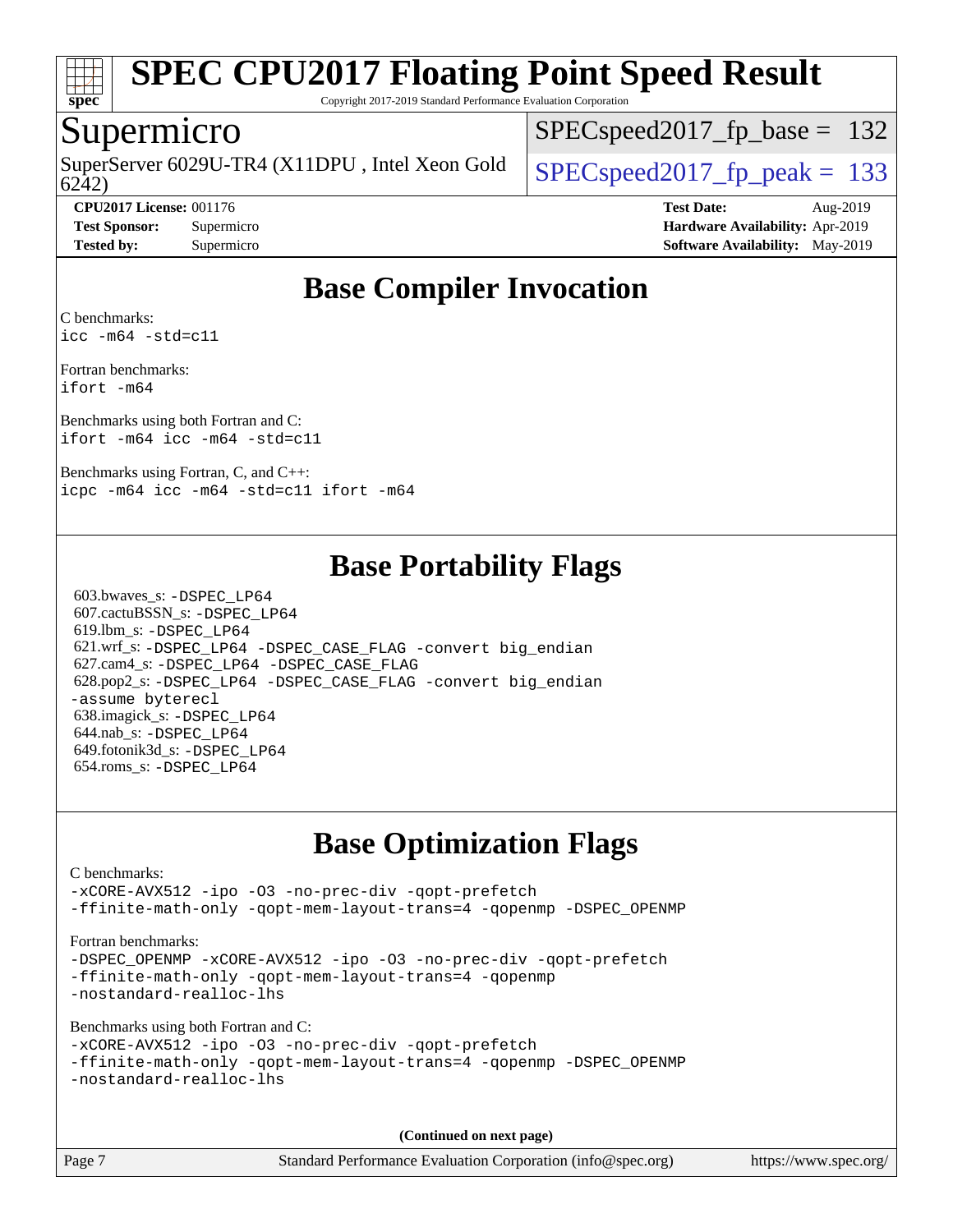

Copyright 2017-2019 Standard Performance Evaluation Corporation

### Supermicro

SuperServer 6029U-TR4 (X11DPU, Intel Xeon Gold  $\big|$  SPECspeed 2017 fp peak = 133

SPECspeed2017 fp base =  $132$ 

6242)

**[CPU2017 License:](http://www.spec.org/auto/cpu2017/Docs/result-fields.html#CPU2017License)** 001176 **[Test Date:](http://www.spec.org/auto/cpu2017/Docs/result-fields.html#TestDate)** Aug-2019 **[Test Sponsor:](http://www.spec.org/auto/cpu2017/Docs/result-fields.html#TestSponsor)** Supermicro **[Hardware Availability:](http://www.spec.org/auto/cpu2017/Docs/result-fields.html#HardwareAvailability)** Apr-2019 **[Tested by:](http://www.spec.org/auto/cpu2017/Docs/result-fields.html#Testedby)** Supermicro **[Software Availability:](http://www.spec.org/auto/cpu2017/Docs/result-fields.html#SoftwareAvailability)** May-2019

## **[Base Optimization Flags \(Continued\)](http://www.spec.org/auto/cpu2017/Docs/result-fields.html#BaseOptimizationFlags)**

[Benchmarks using Fortran, C, and C++:](http://www.spec.org/auto/cpu2017/Docs/result-fields.html#BenchmarksusingFortranCandCXX)

[-xCORE-AVX512](http://www.spec.org/cpu2017/results/res2019q3/cpu2017-20190806-16727.flags.html#user_CC_CXX_FCbase_f-xCORE-AVX512) [-ipo](http://www.spec.org/cpu2017/results/res2019q3/cpu2017-20190806-16727.flags.html#user_CC_CXX_FCbase_f-ipo) [-O3](http://www.spec.org/cpu2017/results/res2019q3/cpu2017-20190806-16727.flags.html#user_CC_CXX_FCbase_f-O3) [-no-prec-div](http://www.spec.org/cpu2017/results/res2019q3/cpu2017-20190806-16727.flags.html#user_CC_CXX_FCbase_f-no-prec-div) [-qopt-prefetch](http://www.spec.org/cpu2017/results/res2019q3/cpu2017-20190806-16727.flags.html#user_CC_CXX_FCbase_f-qopt-prefetch)

[-ffinite-math-only](http://www.spec.org/cpu2017/results/res2019q3/cpu2017-20190806-16727.flags.html#user_CC_CXX_FCbase_f_finite_math_only_cb91587bd2077682c4b38af759c288ed7c732db004271a9512da14a4f8007909a5f1427ecbf1a0fb78ff2a814402c6114ac565ca162485bbcae155b5e4258871) [-qopt-mem-layout-trans=4](http://www.spec.org/cpu2017/results/res2019q3/cpu2017-20190806-16727.flags.html#user_CC_CXX_FCbase_f-qopt-mem-layout-trans_fa39e755916c150a61361b7846f310bcdf6f04e385ef281cadf3647acec3f0ae266d1a1d22d972a7087a248fd4e6ca390a3634700869573d231a252c784941a8) [-qopenmp](http://www.spec.org/cpu2017/results/res2019q3/cpu2017-20190806-16727.flags.html#user_CC_CXX_FCbase_qopenmp_16be0c44f24f464004c6784a7acb94aca937f053568ce72f94b139a11c7c168634a55f6653758ddd83bcf7b8463e8028bb0b48b77bcddc6b78d5d95bb1df2967) [-DSPEC\\_OPENMP](http://www.spec.org/cpu2017/results/res2019q3/cpu2017-20190806-16727.flags.html#suite_CC_CXX_FCbase_DSPEC_OPENMP) [-nostandard-realloc-lhs](http://www.spec.org/cpu2017/results/res2019q3/cpu2017-20190806-16727.flags.html#user_CC_CXX_FCbase_f_2003_std_realloc_82b4557e90729c0f113870c07e44d33d6f5a304b4f63d4c15d2d0f1fab99f5daaed73bdb9275d9ae411527f28b936061aa8b9c8f2d63842963b95c9dd6426b8a)

## **[Peak Compiler Invocation](http://www.spec.org/auto/cpu2017/Docs/result-fields.html#PeakCompilerInvocation)**

[C benchmarks](http://www.spec.org/auto/cpu2017/Docs/result-fields.html#Cbenchmarks): [icc -m64 -std=c11](http://www.spec.org/cpu2017/results/res2019q3/cpu2017-20190806-16727.flags.html#user_CCpeak_intel_icc_64bit_c11_33ee0cdaae7deeeab2a9725423ba97205ce30f63b9926c2519791662299b76a0318f32ddfffdc46587804de3178b4f9328c46fa7c2b0cd779d7a61945c91cd35)

[Fortran benchmarks](http://www.spec.org/auto/cpu2017/Docs/result-fields.html#Fortranbenchmarks): [ifort -m64](http://www.spec.org/cpu2017/results/res2019q3/cpu2017-20190806-16727.flags.html#user_FCpeak_intel_ifort_64bit_24f2bb282fbaeffd6157abe4f878425411749daecae9a33200eee2bee2fe76f3b89351d69a8130dd5949958ce389cf37ff59a95e7a40d588e8d3a57e0c3fd751)

[Benchmarks using both Fortran and C](http://www.spec.org/auto/cpu2017/Docs/result-fields.html#BenchmarksusingbothFortranandC): [ifort -m64](http://www.spec.org/cpu2017/results/res2019q3/cpu2017-20190806-16727.flags.html#user_CC_FCpeak_intel_ifort_64bit_24f2bb282fbaeffd6157abe4f878425411749daecae9a33200eee2bee2fe76f3b89351d69a8130dd5949958ce389cf37ff59a95e7a40d588e8d3a57e0c3fd751) [icc -m64 -std=c11](http://www.spec.org/cpu2017/results/res2019q3/cpu2017-20190806-16727.flags.html#user_CC_FCpeak_intel_icc_64bit_c11_33ee0cdaae7deeeab2a9725423ba97205ce30f63b9926c2519791662299b76a0318f32ddfffdc46587804de3178b4f9328c46fa7c2b0cd779d7a61945c91cd35)

[Benchmarks using Fortran, C, and C++:](http://www.spec.org/auto/cpu2017/Docs/result-fields.html#BenchmarksusingFortranCandCXX) [icpc -m64](http://www.spec.org/cpu2017/results/res2019q3/cpu2017-20190806-16727.flags.html#user_CC_CXX_FCpeak_intel_icpc_64bit_4ecb2543ae3f1412ef961e0650ca070fec7b7afdcd6ed48761b84423119d1bf6bdf5cad15b44d48e7256388bc77273b966e5eb805aefd121eb22e9299b2ec9d9) [icc -m64 -std=c11](http://www.spec.org/cpu2017/results/res2019q3/cpu2017-20190806-16727.flags.html#user_CC_CXX_FCpeak_intel_icc_64bit_c11_33ee0cdaae7deeeab2a9725423ba97205ce30f63b9926c2519791662299b76a0318f32ddfffdc46587804de3178b4f9328c46fa7c2b0cd779d7a61945c91cd35) [ifort -m64](http://www.spec.org/cpu2017/results/res2019q3/cpu2017-20190806-16727.flags.html#user_CC_CXX_FCpeak_intel_ifort_64bit_24f2bb282fbaeffd6157abe4f878425411749daecae9a33200eee2bee2fe76f3b89351d69a8130dd5949958ce389cf37ff59a95e7a40d588e8d3a57e0c3fd751)

## **[Peak Portability Flags](http://www.spec.org/auto/cpu2017/Docs/result-fields.html#PeakPortabilityFlags)**

Same as Base Portability Flags

## **[Peak Optimization Flags](http://www.spec.org/auto/cpu2017/Docs/result-fields.html#PeakOptimizationFlags)**

[C benchmarks](http://www.spec.org/auto/cpu2017/Docs/result-fields.html#Cbenchmarks):

 $619.$ lbm\_s: basepeak = yes

638.imagick\_s: basepeak = yes

```
 644.nab_s: -xCORE-AVX512 -ipo -O3 -no-prec-div -qopt-prefetch
-ffinite-math-only -qopt-mem-layout-trans=4 -qopenmp
-DSPEC_OPENMP
```
[Fortran benchmarks](http://www.spec.org/auto/cpu2017/Docs/result-fields.html#Fortranbenchmarks):

```
 603.bwaves_s: -prof-gen(pass 1) -prof-use(pass 2) -DSPEC_SUPPRESS_OPENMP
-DSPEC_OPENMP -O2 -xCORE-AVX512 -qopt-prefetch -ipo -O3
-ffinite-math-only -no-prec-div -qopt-mem-layout-trans=4
```
**(Continued on next page)**